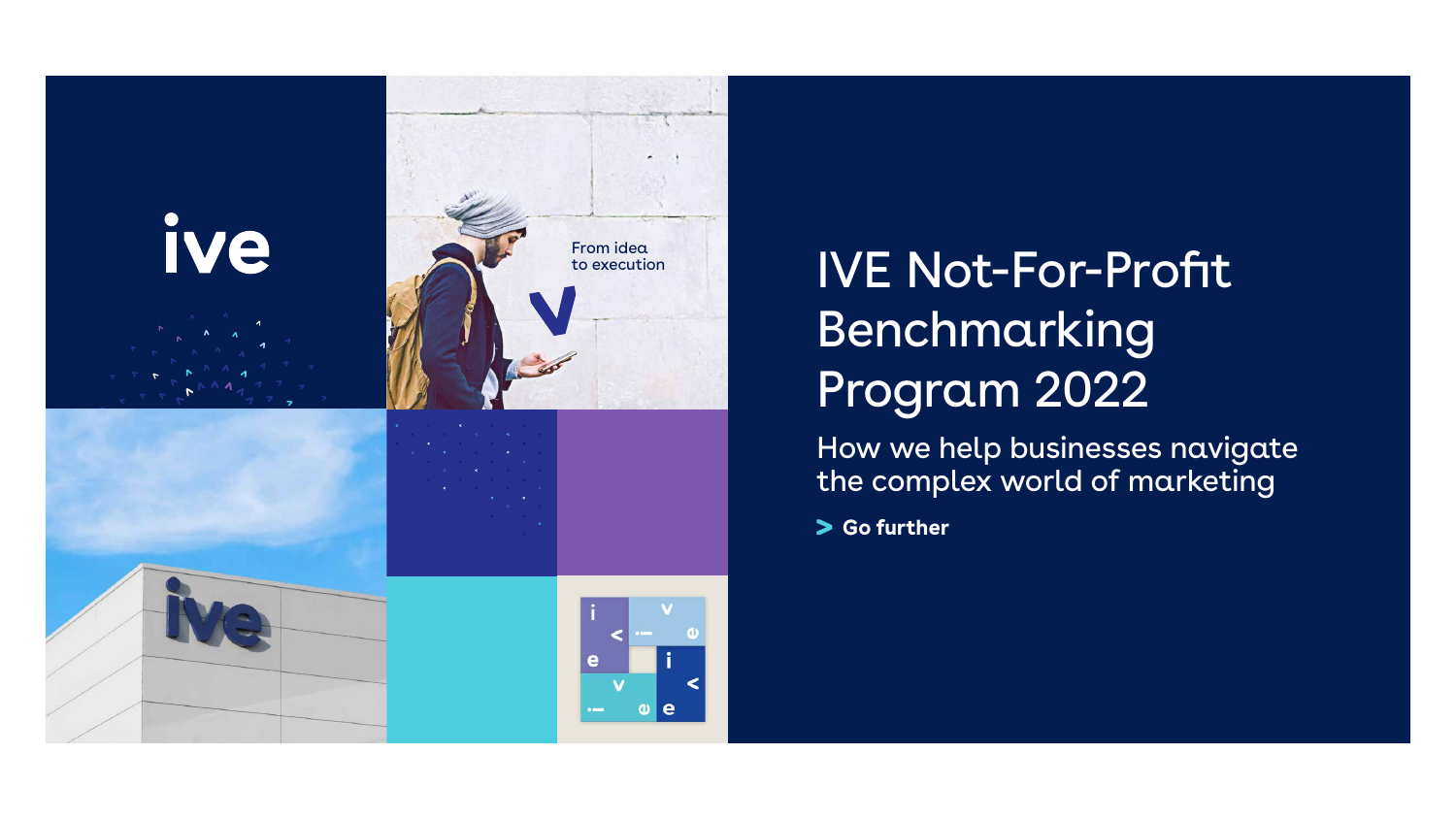## What is it?

A program that delivers a range of strategic insights that is generated via the aggregation of transactional data from many of Australia's leading NFP organisations. With over 10 years of data to review, this program is by far the most comprehensive analysis available to NFP fundraisers

The program consists of:

- **>** The annual IVE NFP Benchmarking Report
- **>** Our state-based (Victoria & NSW) annual Benchmarking event and awards night
- **>** Regular insights sessions throughout the year that provides you with data and industry based snippets to guide your strategic direction
- **>** Data webinars designed to support your staff in managing your data assets more effectively





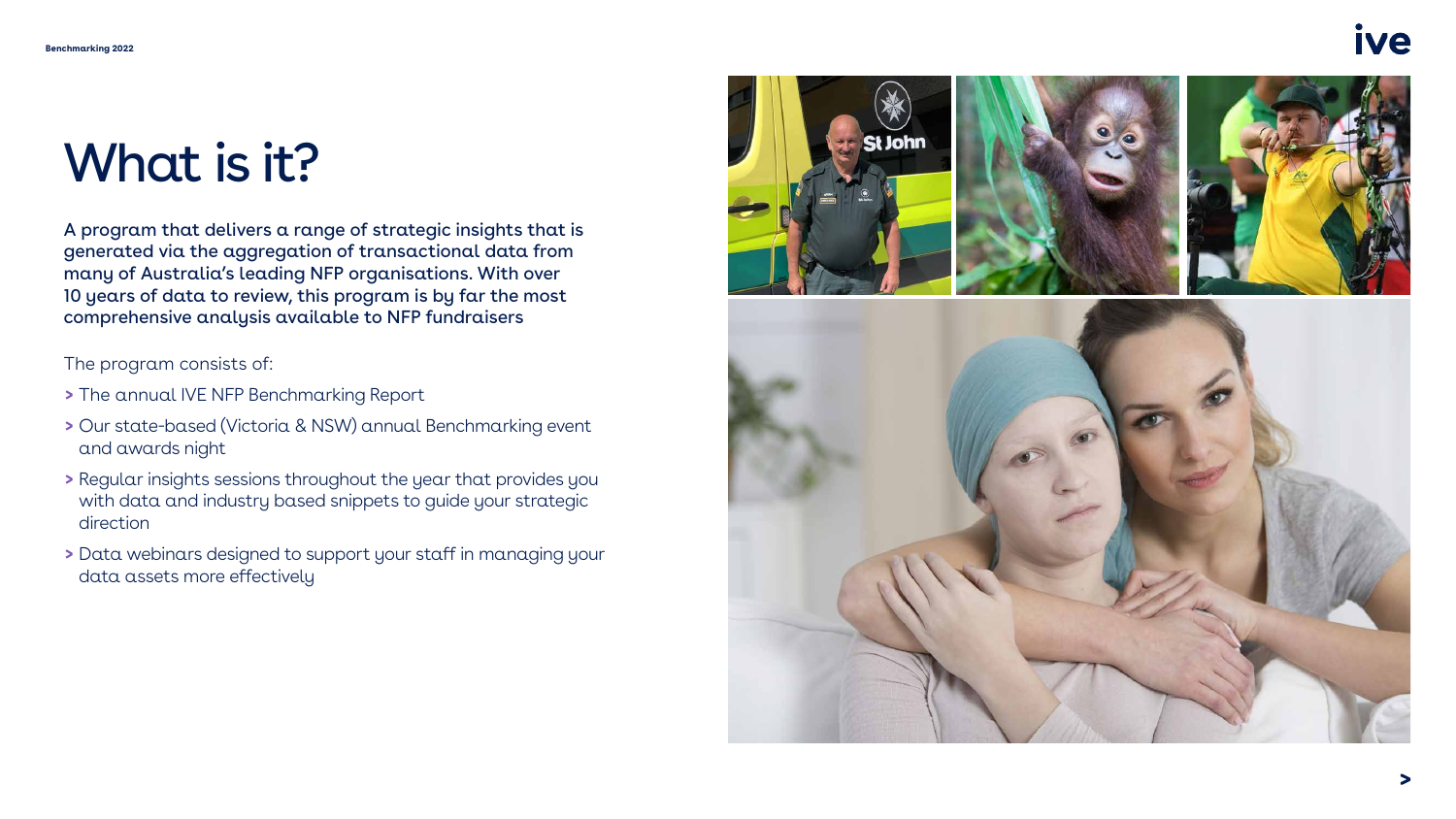## The IVE Benchmarking Report

- Aggregation of the transaction data of over 70 Australian charities
- Delivered via a comprehensive series of data dashboards visualised through Power BI
- Coupled with strategic NFP market intelligence to help connect the data to our real world
- Available to you at any time via your membership that connects you directly with the our dedicated Power BI platform





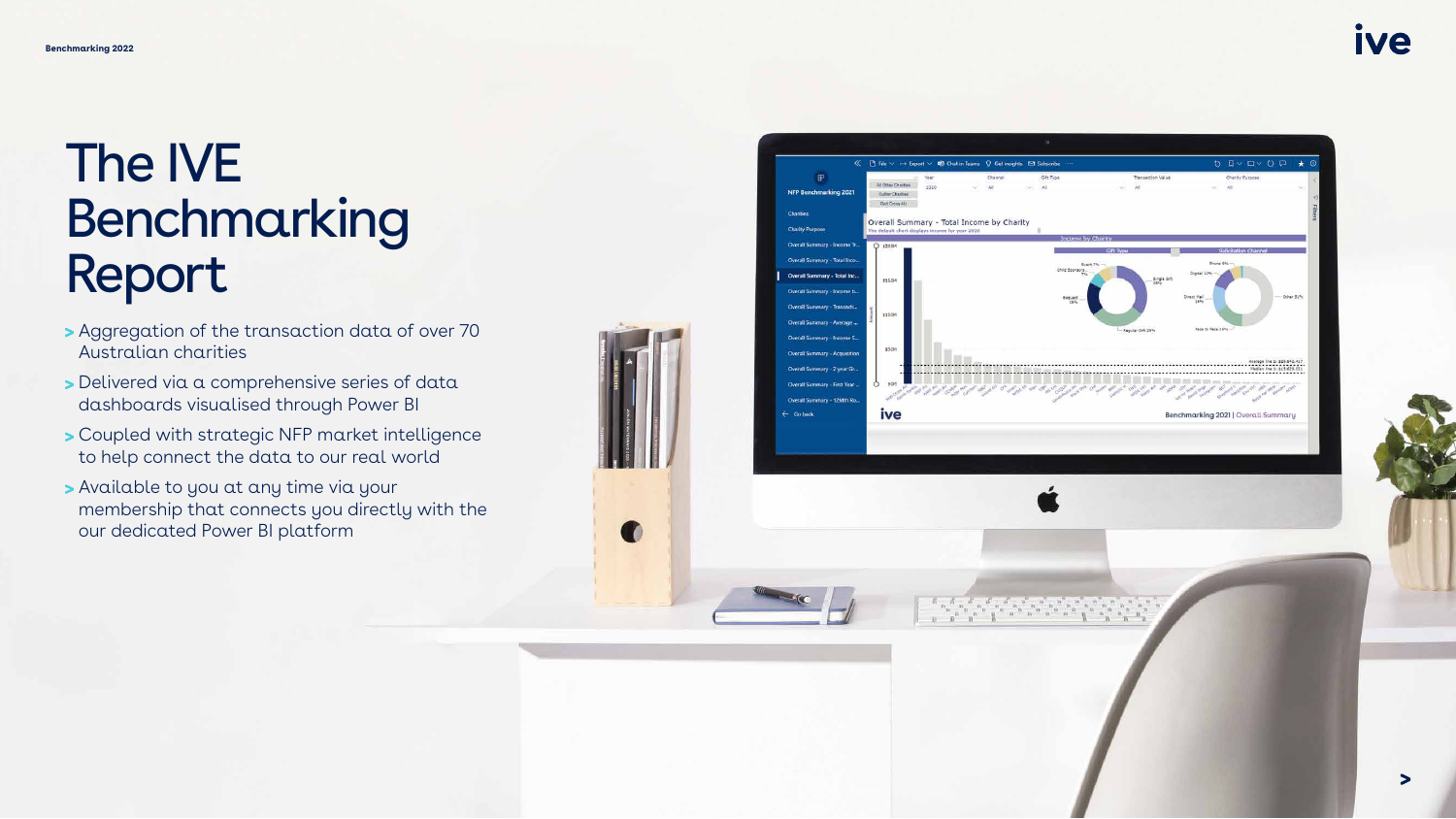### The IVE Benchmarking Event and Awards night

- **>** IVE brings the industry together to learn and celebrate the best of NFP fundraising across Australia
- **>** Enjoy an evening of drink and canapes whilst you also 'consume' our latest report taking you through the highlights and insights across all fundraising categories, donor types and communication channels
- **>** We'll also be launching our Campaign Excellence awards where we highlight industry best practice around successful campaign strategies
- **>** These events will be based in Melbourne and Sydney





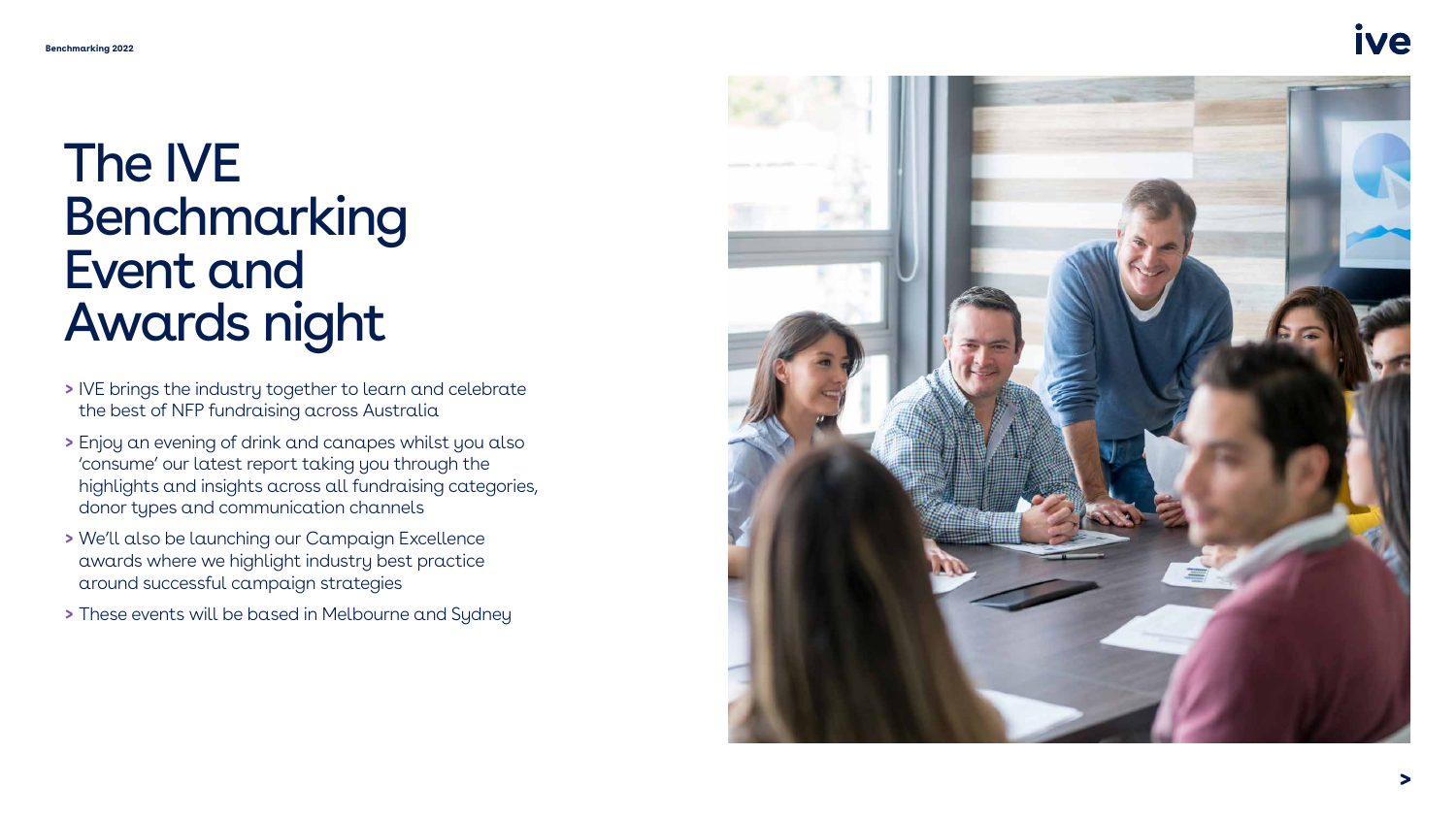# Year round insights

- **>** Throughout the year we'll be conducting several Insight Seminars designed to provide you with ongoing information that helps guide your fundraising decision making
- **>** These will be online events available only to Members of IVE's Not-For-Profit Benchmarking program







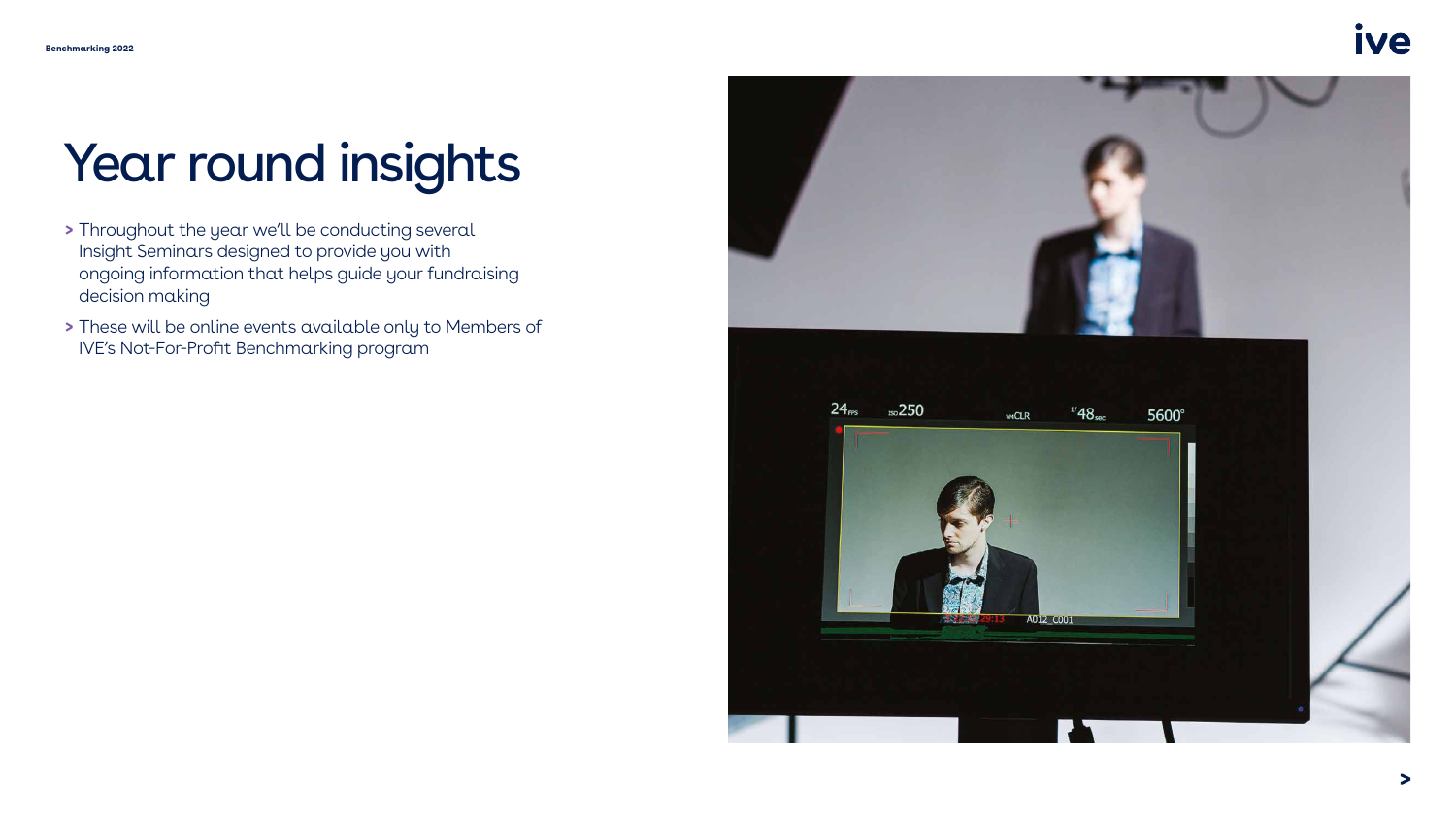### Data support to create simplicity

- **>** We'll also be running a series of data webinars to support your team through the Benchmarking Program
- **>** This support is designed to make it easier for your team to extract, clean and leverage the power of your data in conjunction with the Benchmarking analyses







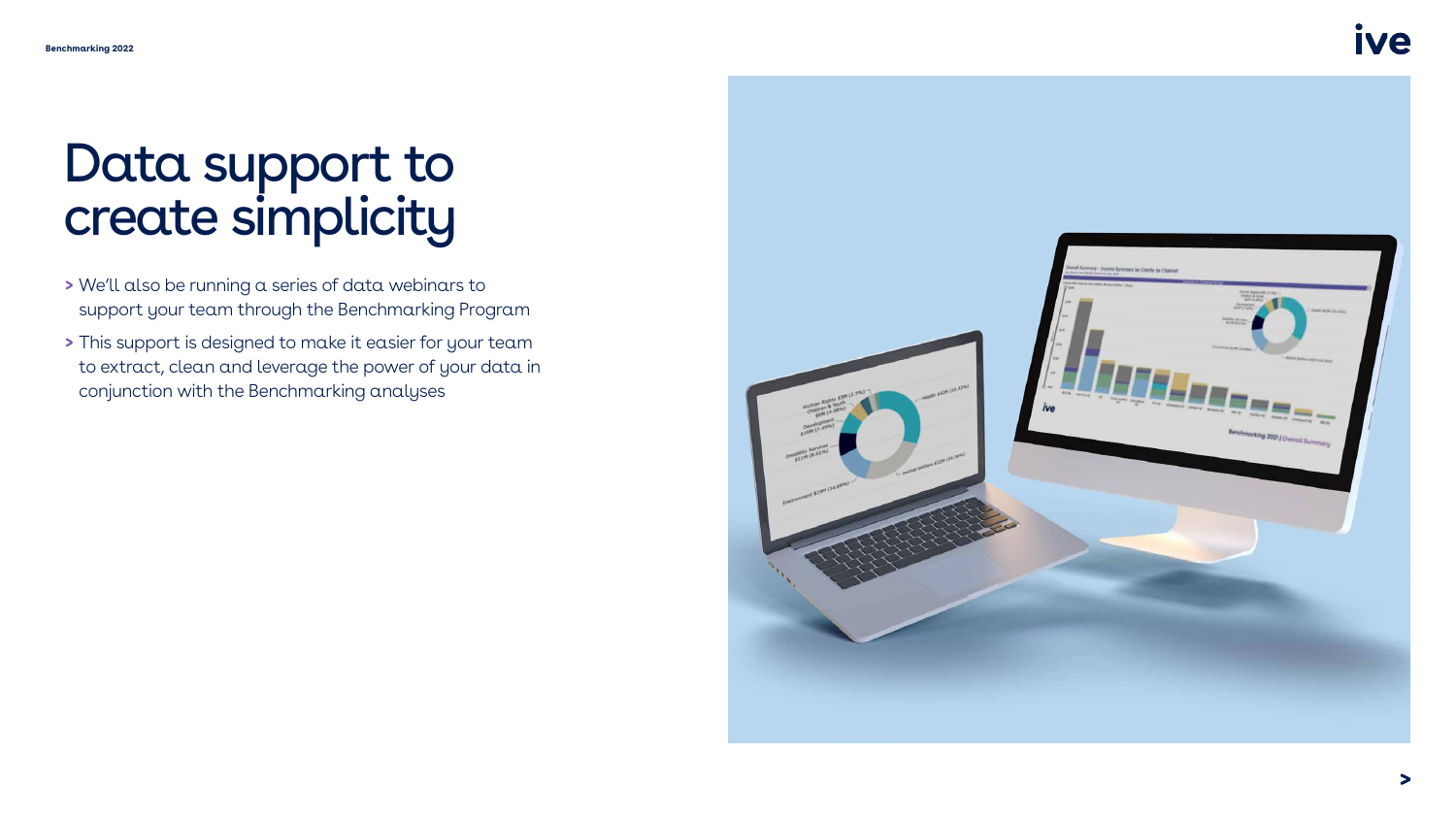### 2022 Membership Options

Our memberships are designed to ensure Benchmarking is easy to join, with insights all year around

### **Benchmarking – Data Support**

IVE's dedicated Benchmarking team is here to support your team as they format and share your data to make you Benchmarking-ready.

### **Annual Benchmarking Event – Complimentary Tickets**

Complimentary tickets to IVE's in-person Benchmarking 2022 Industry Trends Presentation events. We look forward to you and your team joining us and your fundraising community in either Melbourne, Sydney or both.

### **Year-round Access to Benchmarking 2022 Interactive Dashboards**

Benchmarking's powerful dashboards allow you to review performance metrics, gain new insights and inform your fundraising strategies. IVE provides your team with secure access to Benchmarking 2022 dashboards through Power BI.

### **Support and Insights Webinar**

An exclusive 2-hour support session for Silver Benchmarking members (only!), to provide practical support in navigating Power BI dashboards, and extracting the most valuable insights. An opportunity for you and your fundraising peers to have your questions answered directly by IVE's Benchmarking team.

### **Deep Dive Benchmarking Insights**

Brief IVE on what is most important to your charity, and let our dedicated team of Analysts and Data Scientists dive deep into Benchmarking data to surface the insights you need.

### **Fundraising Community Bi-Annual Round Tables**

By-invitation-only curated groups, focusing on key areas of challenge and opportunity faced by your fundraising peers! Solution-focused workshop sessions to provide actionable outcomes.

### **Your Donor Database – Data Quality Assessment Report**

Formalised data quality assessment fact sheet with overview of data health, providing an indication of the completeness and utility of your donor database's data.

### **Your Donor Database – Deduped**

As data-driven natives, IVE has significant expertise in highlighting suspicious, duplicate records in data sets. Our team will provide you with a list of donor IDs that appear to be duplicates for your team to dedupe or remove from your source systems. If you require assistance in implementing any of these recommendations, our team is here to support you.

### **Supporter Experience – Readiness and Capability Mapping**

This client self-assessment and workshop feedback activity identifies the highest possible impact activities for charities to overcome key challenges which most commonly keep fundraising teams from being able to deliver impactful fundraising programs.

### Ready to join us? Register for 2 years of membership and receive 20% off your second year.